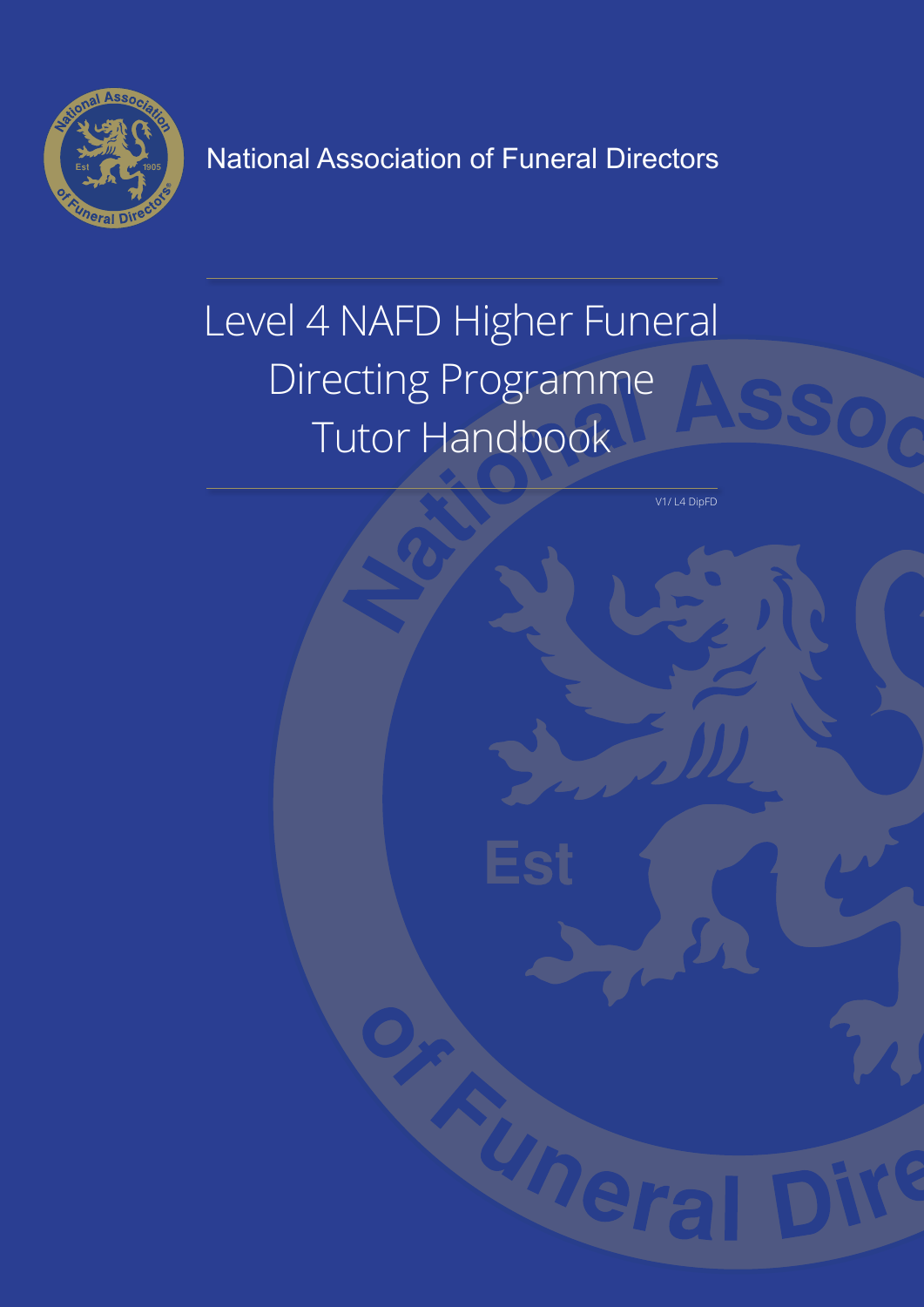

## **Contents**

| <b>NAFD Education - Structure</b>                                                    |                |
|--------------------------------------------------------------------------------------|----------------|
| <b>Education Structure</b>                                                           | 1              |
| <b>NAFD Approved Tutor Membership</b>                                                | 1              |
| Professional Values, Knowledge and Skills                                            | 1              |
| <b>Annualised Delivery</b>                                                           | $\overline{2}$ |
| Scheme of Work (SOW)                                                                 | $\overline{2}$ |
| <b>Lesson Plans</b>                                                                  | $\overline{2}$ |
| <b>Pedagogical Principles</b>                                                        | $\overline{2}$ |
| <b>Student Induction</b>                                                             | 3              |
| Requirements of External One Awards Accreditation                                    | 3              |
| <b>Programme Structure Insight</b> - Level 4 NAFD Higher Funeral Directing Programme |                |
| <b>Syllabus Structure</b>                                                            | 4              |
| <b>Programme Administration</b>                                                      | $\overline{4}$ |
| <b>Direct Entry Route</b>                                                            | 4              |
| Aims of the Syllabus                                                                 | 4              |
| L4 DipFD Modules and Units                                                           | 5              |
| <b>Learning Materials</b>                                                            | 9              |
| <b>Student Preparation</b>                                                           | 9              |
| <b>Employer Engagement</b>                                                           | 9              |
| <b>Assessment Guidelines</b>                                                         |                |
| <b>Formative and Summative Assessment</b>                                            | 10             |
| Individual Development Plan                                                          | 10             |
| <b>Written Examination (Final Examination)</b>                                       | 11             |
| <b>Oral Examination</b>                                                              | 11             |
| <b>Notification of Examination Results</b>                                           | 11             |
| <b>Student Support and Welfare</b>                                                   |                |
| <b>Grant of Extension</b>                                                            | 12             |
| <b>Inclusive Learning</b>                                                            | 12             |
| <b>Students with Additional Needs</b>                                                | 12             |
| Awareness of Discriminatory Behaviour                                                | 13             |
| <b>Online Networking - Netiquette and Chatiquette</b>                                | 13             |
| Plagiarism                                                                           | 14             |
| <b>Student Equality and Diversity</b>                                                | 14             |
| <b>Genreal Data Protection Regulations (GDPR)</b>                                    | 14             |
| <b>Student Feedback</b>                                                              | 15             |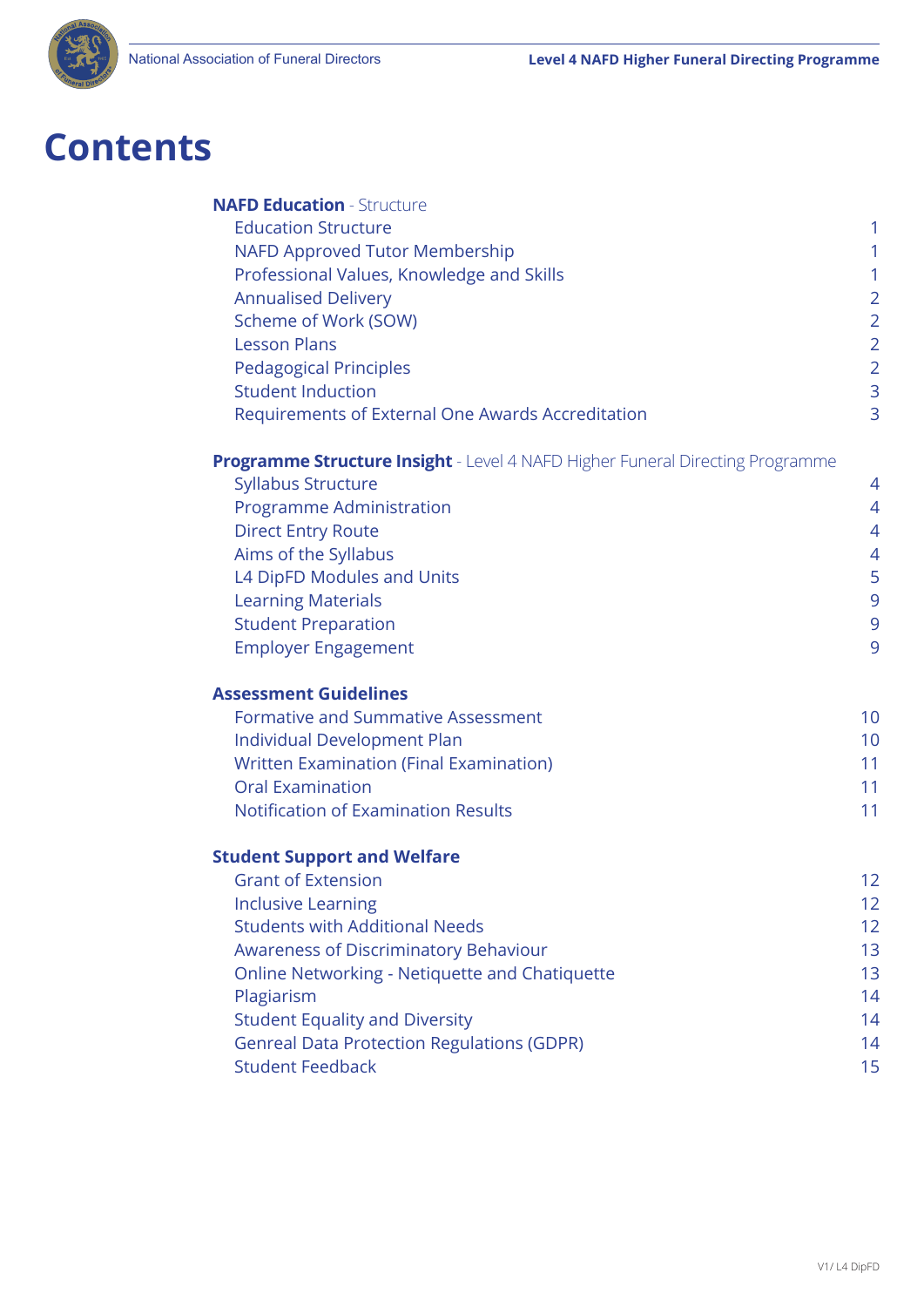

## **NAFD Education** - Structure

The education structure within the Association ensures clear reporting lines from the Board of Education, Team of Examiners, Tutors and Students. All Board and Examiner representatives are NAFD members acting as practising funeral directors representing Independent and Corporate businesses.

**Board of Education** - Members of the Board of Education have overall responsibility for the strategic direction for NAFD education.

**Team of Examiners** - Members of the Team of Examiners oversee the fair assessment of the student portfolio of evidence, including marking and moderation; and have responsibility for final assessment of the programme. Members of the Team are trained in examination assessment.

**Education Operational Management** - education management and administrations are managed at National Office by the Education Development team as follows:

**Director of Education and Development** Karen Van-Richardson

 **Education Admissions and Quality Officer** Karen Burton

### **Director of Education and Development**

The NAFD Director of Education and Development is responsible for the design and update of NAFD education programmes, and the day to day operational management of education on behalf of the Association.

The Director of Education and Development is also responsible for working with the Lead Examiner and Team of Examiners in managing and overseeing assessment procedures, and for general management of all NAFD programmes.

The Director of Education and Development oversees the management and administration of all aspects of NAFD Education processes including: - training and induction; management of related I.T systems; quality management procedures and processes; managing relationships with external education partners and for external endorsement. **Education Admissions and Quality Officer** - The Education Admissions and Quality Officer is responsible for managing all administrative arrangements and oversight of student registration. The Education Admissions and Quality Officer is your first point of contact if you have any problems with your NAFD web learning log-in; online learning materials; access to forms and paperwork; and such like.

## **NAFD Approved Tutor Membership**

In order to deliver NAFD programmes, approved tutors must be valid NAFD Category E members. As part of Category E membership tutors will be bound by the terms and conditions of the Service Level Agreement (SLA), which is detailed in a separate document.

#### **In General**

Tutors are responsible for the delivery of training according to the NAFD L4 DipFD syllabus; for delivering training in accordance with the content of the online student learning materials; assisting students with preparation of their student portfolios and adequately preparing students for final examinations.

Over the duration of the programme, the Association expects tutors to act as a 'role model' in using the online learning platform and to encourage active online activity where reasonably practicable. We recommend that you log on to the online site at least every few days for a period of time to encourage your students to use the system.

## **Professional Values and Attributes**

The Association requires tutors to commit to the following personal attributes, values and skills.

- 1. Evaluate what works best in your delivery in order to meet the diverse needs of learners.
- 2. Inspire, motivate and raise aspirations of students through your enthusiasm and knowledge of working in the funeral service.
- 3. Be creative and innovative in selecting and adapting strategies to help students to learn.
- 4. Value and promote cultural diversity, equality of opportunity and inclusion.
- 5. Act as an ambassador for NAFD, promoting Education on behalf of the Association in a positive manner.

### **Professional knowledge**

- 1. Maintain and update technical and operational knowledge in the specialist topic of funeral directing through ongoing CPD activity, in accordance with the Tutor Service Level Agreement.
- 2. Apply both theoretical understanding and practical knowledge of effective practice in tutoring, learning and coursework assessment.
- 3. Manage and promote positive student behaviour.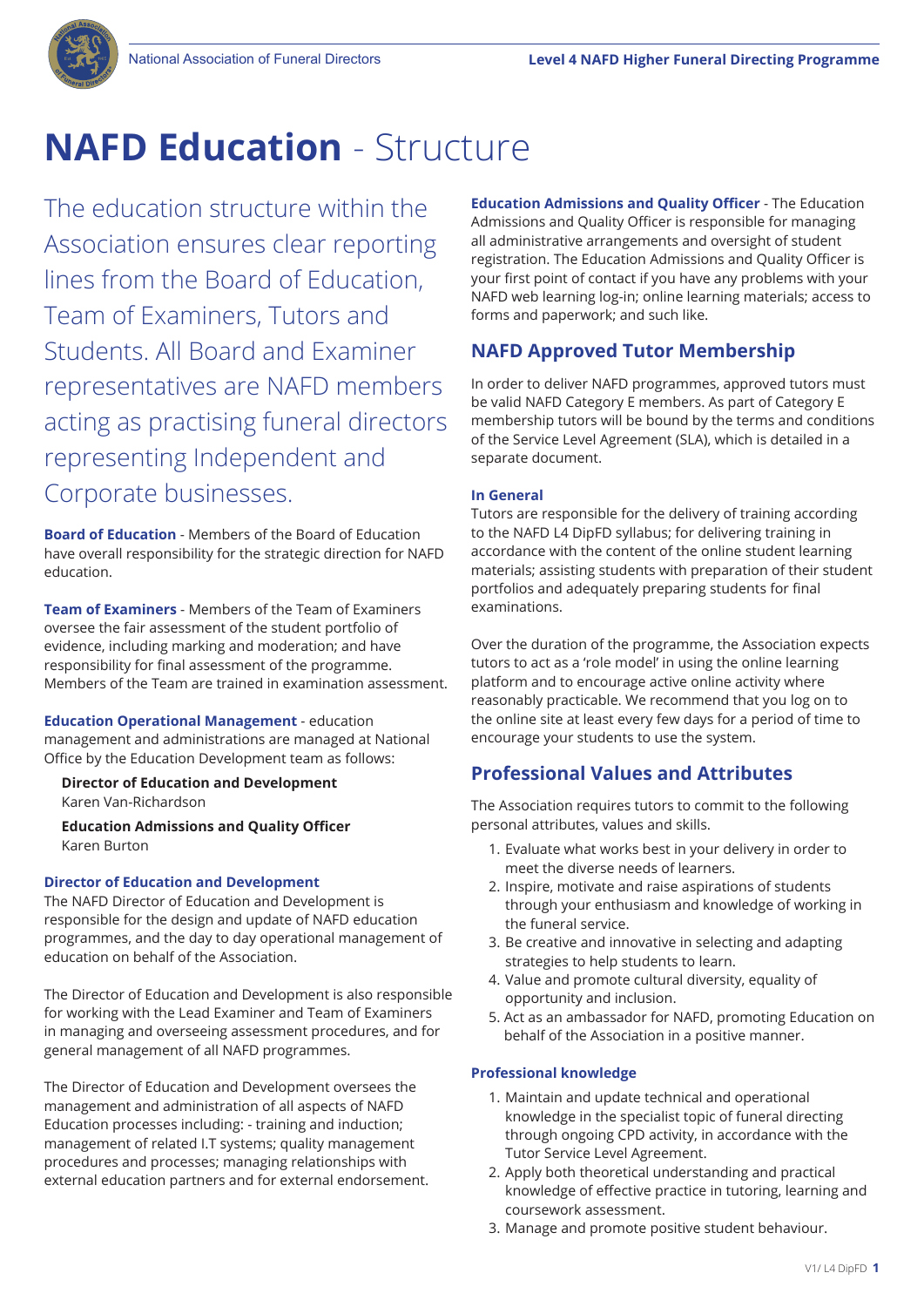

## **NAFD Education** - Structure

#### **Professional skills**

- 1. Motivate and inspire students to promote achievement and develop skills.
- 2. Promote and utilise the benefits of online technology and support students in its use.
- 3. Enable students to take responsibility for their own learning and ongoing assessment, setting goals that stretch and challenge.
- 4. Apply appropriate and fair methods of unit assessment and provide constructive and timely feedback to support each individual in their progression and achievement.

## **Annualised Delivery**

Tutors must create a realistic annualised programme / timetable of training delivery and activities, including details of new intakes for student registrations.

## **Scheme of Work (SOW)**

Preparation of a Scheme of Work for each training programme and individual Lesson Plans per unit are a mandatory requirement prior to delivery of training and should be made available to the Education team and One Awards External Quality Assurer.

The Scheme of Work (SOW) sets out the content of the course and how you will deliver it. It should contain the learning outcomes for the course as they appear in the course outline. The SOW states explicitly what your students will learn during each session. It should list equipment needed, resources and assessment details.

After your first or second session, and once you have carried out an initial assessment of all your registered students, tutors must complete a group profile and add it to the SOW, describing the nature of the group and any factors that will influence how you plan and deliver your tutoring and how you will address the different levels of ability in your group. In addition it should promote equality and celebrate diversity through learning, tutoring and proof of learning assessment.

There must be consistency and clear links between the course outline, the SOW and the lesson plans. Consider your tutor activities for each lesson and the assessment methods you will use. Think about the proposed student activities, lesson by lesson. Once you have undertaken an initial assessment of each student, review the SOW in order to make sure the learning outcomes are appropriate for your class.

During the last two sessions of your course you should have a discussion with your students about the quality of their experience on the course. This feedback, along with your own views on how the course could be improved, should be summarised and shared with the Education team and One Awards External Quality Assurer.

## **Lesson Plans**

You should produce a Lesson Plan for each training session you teach whether online, face to face or both.

The lesson plan illustrates how you intend to develop the lesson and will include a breakdown of the learning aims, how students will achieve them, how you will organise and support their learning through a variety of learning activities and the resources you will use. The lesson plan is used as an aide memoire throughout the lesson. In accordance with One Awards external accreditation requirements, tutors will be required to provide evidence of their own Schemes of Work and Lesson Planning to the External Quality Assurer.

## **Pedagogical Principles**

The Pedagogical Principles that underpin the NAFD education strategy play a vital role in enhancing students' learning. The sector consists of a diverse range of adult students whereby it is recognised that 'one size doesn't fit all' and therefore, our approach must be flexible, time-efficient and be compatible with and relevant to the subject being taught, and that the process of enabling student achievement applies to all courses.

We therefore expect that during the training schedule:

- 1. The learning outcomes (expressed in the course outline) are explained in terms of relevance to the student group. The course seeks to address and clearly highlight the benefits of 'learning' whether for personal development and wellbeing, career advancement or workplace progression. The tutor is expected to share and discuss the learning outcomes with his/ her students at the start of the course to set the direction of learning.
- 2. The tutor, through a range of appropriate initial assessment activities, develops an effective understanding of the students' starting point in relation to the stated learning outcomes and uses this to inform his/her course and lesson planning. This should be clearly evidenced in the course documentation such as Schemes of Work and Lesson Plans.
- 3. The tutor, in consultation with the students, reviews the course learning outcomes, fine-tunes delivery methodology according to the profile of the group and establishes an appropriate set of challenging, differentiated outcomes, especially in mixed ability classes where students learn at different levels. The level of 'stretch and challenge' will vary for individual students depending on their ability and starting level.

 The students need to be able to demonstrate an understanding of their individual outcomes and what is expected of them. Again this should be clearly evidenced in the course documentation such as Schemes of Work and Lesson Plans.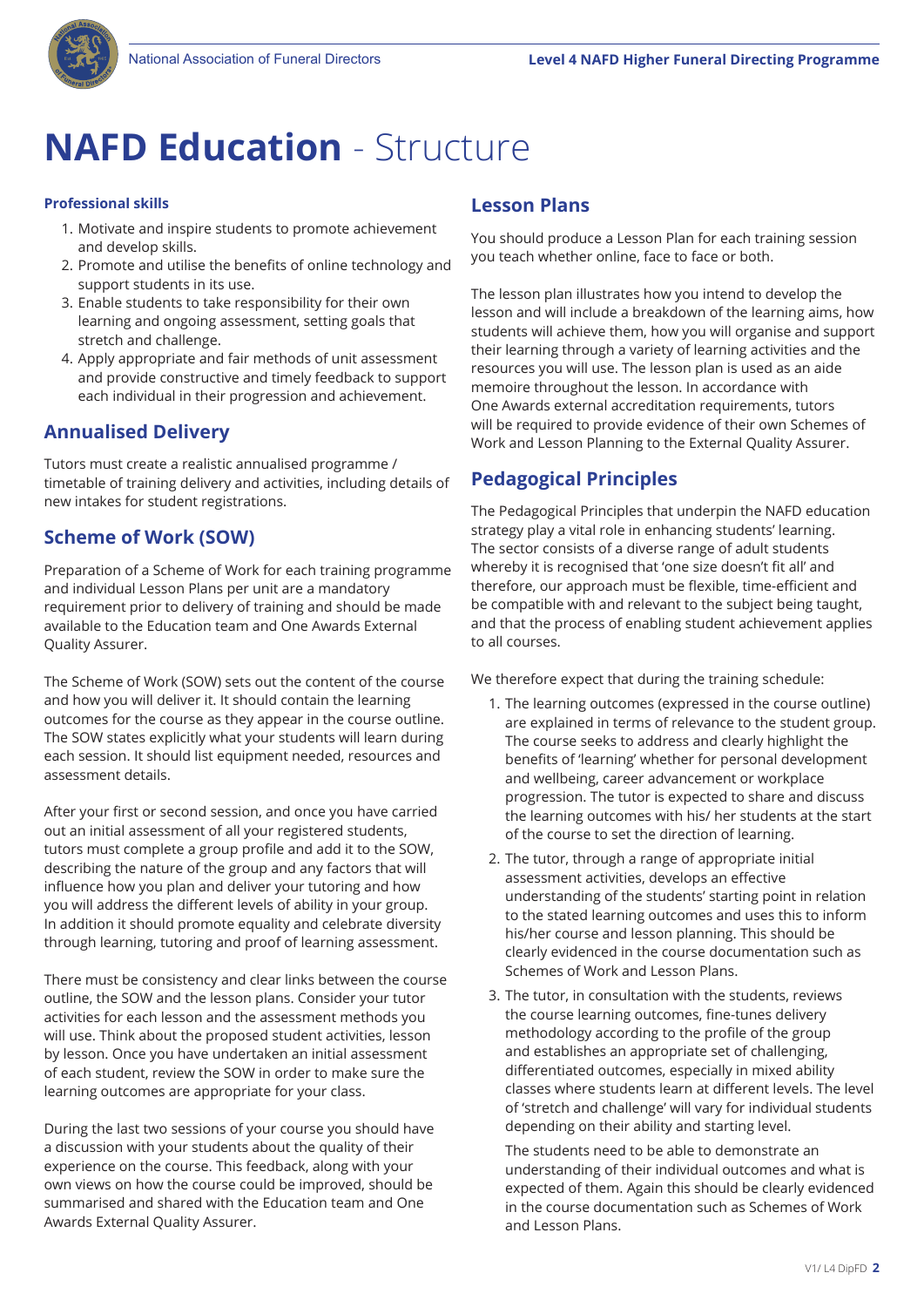

## **NAFD Education** - Structure

4. The tutor promotes and evidences student progress through regular checking of learning, by recording progress as appropriate to the subject (e.g. using tracking sheets, audio, video or photographic evidence etc.) and by providing timely feedback, both verbal during lessons and in writing when appropriate.

 A variety of unit assessment opportunities, formal and informal, including peer- and self-assessment, should be included in most lessons to enable the tutor to continuously monitor student progress and provide information and guidance on the 'next steps' to enable students to manage their own learning and succeed.

5. The tutor carries out, and records, a rolling assessment of each individual student against the learning outcomes of the course, and in doing so, helps students identify any additional, unplanned outcomes they may have achieved as part of their experience while registered for the L4 DipFD

#### **Requirements of External One Awards Accreditation**

Each of the 12 units in the L4 NAFD Higher Funeral Directing Programme are accredited at Level 4 by One Awards, demonstrating the NAFD's commitment to delivering a high quality standard of learning to students. On completion of the L4 DipFD, students will be awarded the title of Diplomate in Funeral Directing (DipFD).

In order to maintain and monitor the high quality standards prescribed by One Awards, the NAFD will be assigned both an Internal Quality Assurer (IQA) and an External Quality Assurer (EQA) from One Awards. The IQA will monitor all the NAFD teaching, learning and assessment activities of NAFD Tutors by reviewing documented evidence including schemes of work, lesson plans, timetables, completed student work and marking sheets.

The purpose of the EQA is to quality assure the operations of the NAFD as the recognised centre, it's Approved Tutors and Examiners to ensure that they meet standards set by One Awards, the Awarding Body. The EQA will ensure that the assessment and IQA activities have been conducted in a consistent, safe and fair manner. They will also conduct reviews to ensure that students are currently receiving or have received a quality service and check that the assessment and IQA decisions are valid and reliable.

Information regarding IQA / EQA requirements will be provided by

#### the NAFD. **Student Induction**

Tutors should provide a full day Induction or online training prior to commencement of the first module on the course. The Induction session should cover the following:-

- Getting to know other students in the group and you!
- Access to the course syllabus and student learning materials
- **Understanding the method of learning**
- What students can expect from you as their NAFD approved tutor
- **Student responsibilities throughout the programme**
- **Understanding the course timetable for attendance of face** to face workshops; activities online; times you may arrange group conference calls;
- **Agreeing workshop and online ground rules**
- **An overview of coursework**
- Method of coursework assessment
- Any special needs students may require

Students should be advised to aim to have completed their studies with you for the L4 DipFD programme within a period of twelve – fifteen months maximum.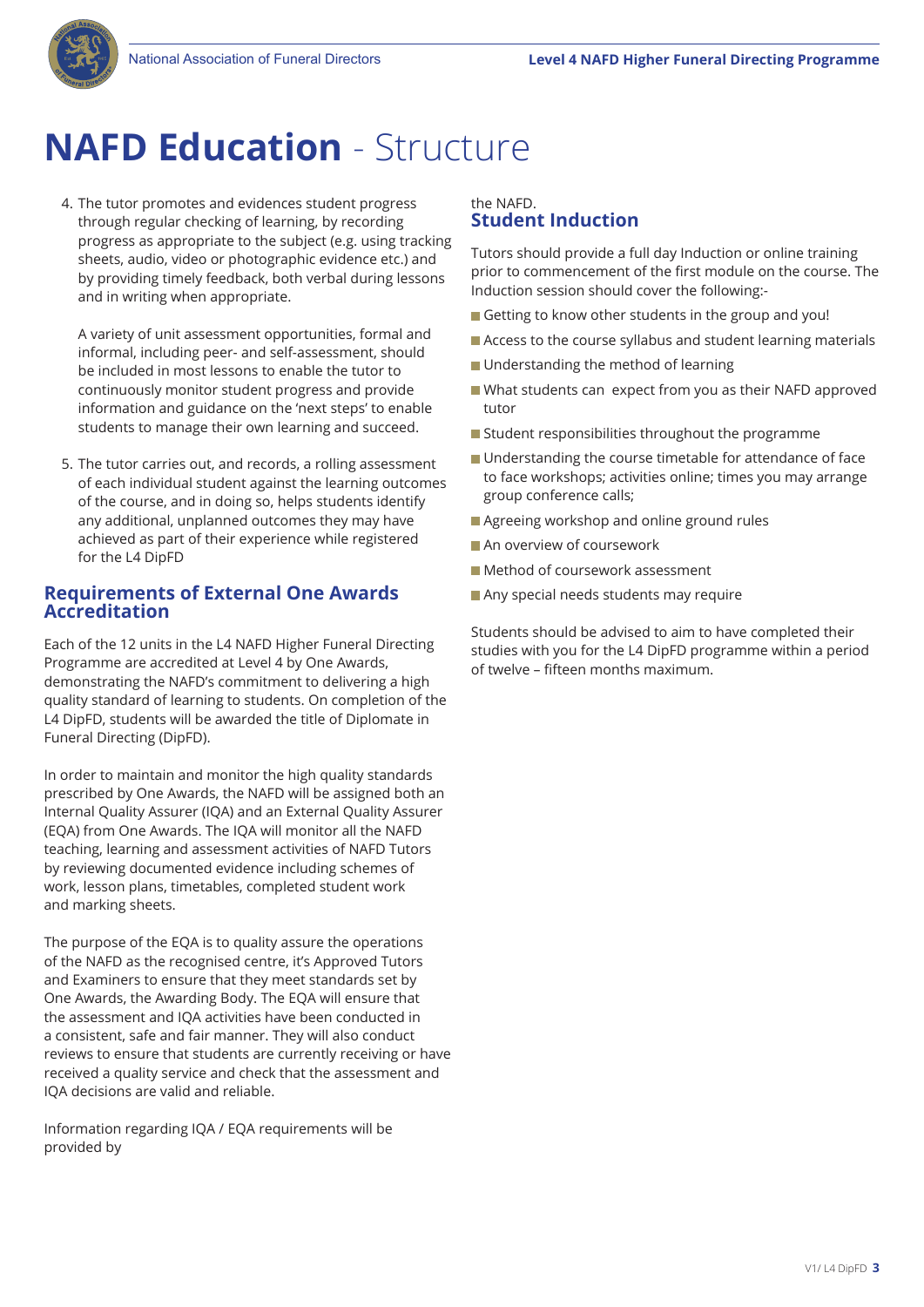

## **Syllabus Structure**

This NAFD Programme is made up of a number of components, called modules and units benchmarked to Level 3 National standards of learning.

A **'Module'** consists of a collective number of 'Unit's. A **'Unit'** is a single topic which the student will learn about.

A **Module** will take students a number of hours to complete i.e. time for attending a face to face workshop; working online; plus the time required to reflect and to do the coursework. For some students, time required will be lesser or greater than others.

Each module has a number of 'Credits' which are used to illustrate how units fit together in programmes and to provide a guide about how students should allocate their time between units.

#### **Programme Administration**

#### **Programme Registration and Timetable**

A programme timetable should be used annually to communicate your programme timetable, including timescales for upload of activities and portfolio updates to students. The syllabus has been designed for funeral service employees who have an interest in increasing their knowledge and skills in the field of funeral directing. Therefore, you must ensure your own knowledge is up to date too! Programme adminstration must include an accurate record of the following:

- Student registrations per cohort
- Initial assessment of student needs, including any additional learning needs
- Attendance / participation of all training sessions
- Additional learning needs
- Activity completion
- Portfolio updates
- Monitoring of progress
- Unit assessment results
- Individual Development Plans
- Any records of deferment
- Employer engagement and feedback
- Submission for end of course assessment

## **Direct Entry Route to L4 DipFD:**

A pre-qualifying assessment is required for funeral directors who do not hold any formal funeral directing qualifications to date, but have been practising as a funeral director for 3 years or more and wish to progress straight to the Level 4 NAFD

Higher Funeral Directing Programme without completing any other NAFD programme.

The pre-qualifying assessment is a test of current knowledge and understanding of legislation and practice associated with arranging a funeral, to ensure the student is prepared for registration for the Level 4 NAFD Higher Funeral Directing Programme. The questions for the pre-qualifying assessment will be based on the content of the NAFD online FAA certificate training programme, including:

- Registration of Death
- **Coroners Procedures / Procurator Fiscal**
- Cremation Regulation
- **Burial Regulation**
- **Arranging the Funeral**
- **First Call and Removal**

Any candidate who fails the pre-qualifying assessment is required to complete the online NAFD Funeral Arranging and Administration certificate before progressing to the Level 4 NAFD Higher Funeral Directing Programme.

As part of the Direct Entry Route, in addition to completing the pre-qualifying assessment, candidates will be required to provide evidence of a minimum of arranging 75 funerals during their 3 year qualifying period, signed off by their employer. The Direct Entry Route is not applicable to holders of the previous NAFD Diploma in Funeral Arranging and Administration, or those who achieve the online NAFD Funeral Arranging and Administration certificate.

### **Aims of the Syllabus**

The aims of the syllabus for the Level 4 NAFD Higher Funeral Directing Programme are to:

- Develop the breadth of knowledge, understanding and skills of students employed within a funeral directing capacity, or other related role.
- **Enable adequate training of registered students to quality** approved national externally accredited standards in Funeral Directing.
- **Enable assessment of registered students to ensure they** have acquired adequate knowledge, understanding and mastery of the required knowledge and skills associated with funeral directing.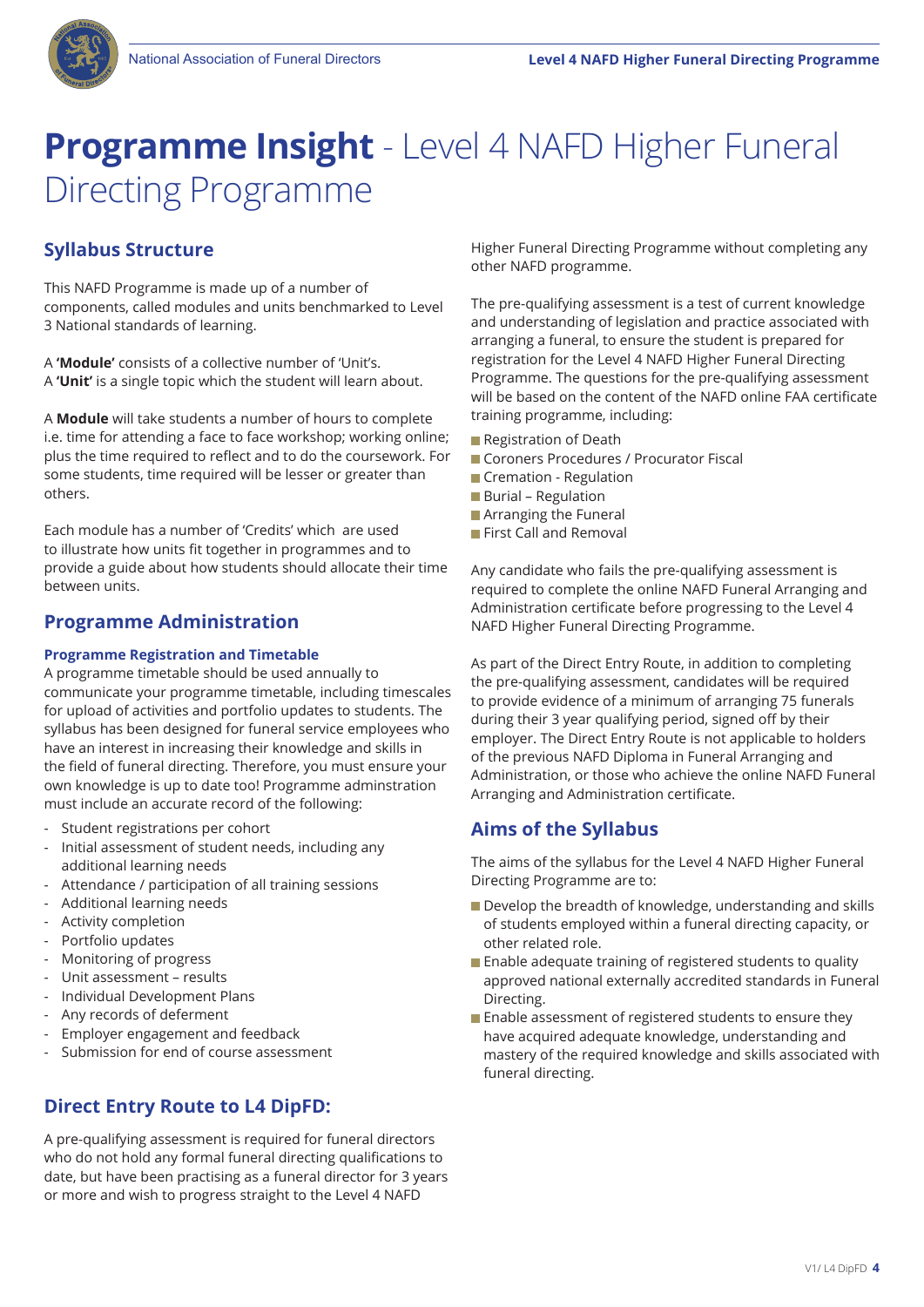

### **DipFD Modules and Units**

The Level 4 NAFD Higher Funeral Directing Programme consists of the following four modules and twelve units.

| <b>Level 4 NAFD Higher Funeral Directing Programme</b> |                              |                                                                                                                                                               |                                    |                                 |
|--------------------------------------------------------|------------------------------|---------------------------------------------------------------------------------------------------------------------------------------------------------------|------------------------------------|---------------------------------|
| <b>Module</b>                                          | <b>Unit</b><br><b>Number</b> | <b>Unit Title</b>                                                                                                                                             | <b>Unit</b><br><b>Credit Value</b> | Guided<br><b>Learning Hours</b> |
| <b>Module 1</b>                                        | Unit 1                       | <b>Funeral Directing within a Commercial Environment</b>                                                                                                      | $\overline{4}$                     | 24                              |
|                                                        | Unit 2                       | <b>Standards of Professional Practice and Premises</b><br>within the Funeral Service                                                                          | 4                                  | 24                              |
|                                                        | <b>Unit 3</b>                | <b>Understand Maintaining and Monitoring Health and</b><br><b>Safety in a Funeral Environment</b>                                                             | $\overline{4}$                     | 24                              |
|                                                        | <b>Unit 4</b>                | <b>Understand Care, Preparation and Presentation of</b><br>the Deceased                                                                                       | $\overline{4}$                     | 24                              |
| <b>Module 2</b>                                        | <b>Unit 5</b>                | <b>Managing Communication within a Funeral Home</b><br><b>Setting</b>                                                                                         | 4                                  | 24                              |
|                                                        | Unit 6                       | <b>Understanding the Procedural, Administrative and</b><br><b>Support Requirements Associated with Bequeathal</b>                                             | $\overline{4}$                     | 24                              |
| <b>Module 3</b>                                        | Unit 7                       | <b>Understanding the Procedural and Administrative</b><br><b>Requirements Associated with the Repatriation of</b><br>the Deceased                             | $\overline{4}$                     | 24                              |
|                                                        | <b>Unit 8</b>                | <b>Understanding the Procedural and Administrative</b><br><b>Requirements Associated with Burial at Sea</b>                                                   | $\overline{4}$                     | 24                              |
|                                                        | Unit 9                       | <b>Understanding the Additional Responsibilities,</b><br><b>Challenges and Issues Associated with Managing a</b><br><b>Funeral for More Than One Deceased</b> | 4                                  | 24                              |
| <b>Module 4</b>                                        | <b>Unit 10</b>               | <b>Understanding Planning and Making Final</b><br><b>Arrangements for Conducting a Funeral</b>                                                                | $\overline{4}$                     | 24                              |
|                                                        | <b>Unit 11</b>               | <b>Understand how to Manage and Conduct</b><br>a Funeral                                                                                                      | 5                                  | 30                              |
|                                                        | <b>Unit 12</b>               | <b>Understanding the Regulations and Processes</b><br><b>Associated with the Exhumation of Human Remains</b>                                                  | $\overline{4}$                     | 24                              |
| <b>Totals</b>                                          |                              |                                                                                                                                                               | 49                                 | 294                             |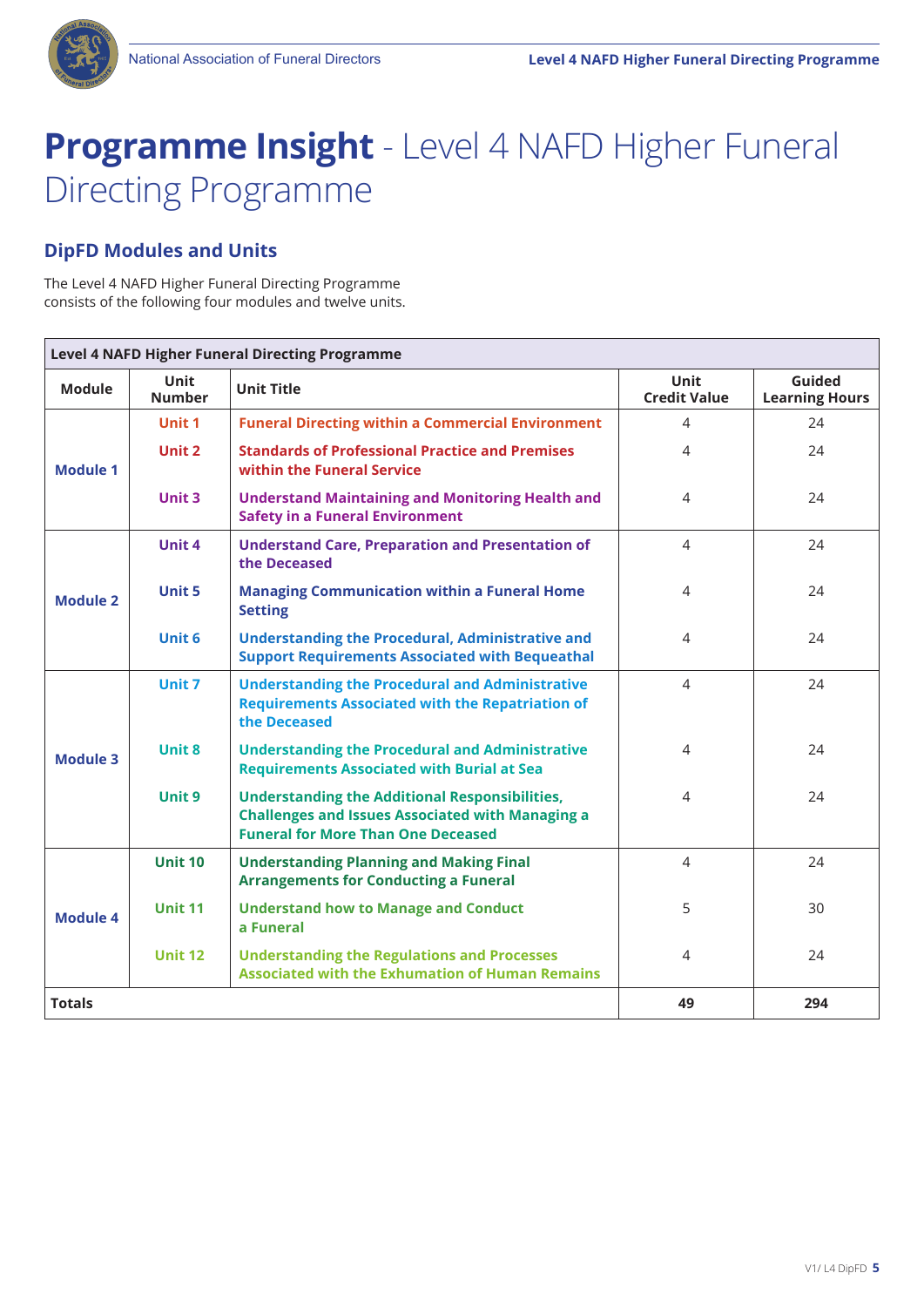

Within each module, there are a range of learning units and associated learning and assessment outcomes. Within each unit there are a range of embedded knowledge, skills and competencies as detailed in the tables below.

| Completion of each of the units will enable the development of knowledge, skills and behaviours                            |                                                                                                                                                                                     |                                                                                                   |  |
|----------------------------------------------------------------------------------------------------------------------------|-------------------------------------------------------------------------------------------------------------------------------------------------------------------------------------|---------------------------------------------------------------------------------------------------|--|
| <b>KNOWLEDGE</b>                                                                                                           | <b>SKILLS</b>                                                                                                                                                                       | <b>*COMPETENCIES</b>                                                                              |  |
| Advanced factual process<br>and procedure related funeral<br>directing knowledge<br>Technical<br>Operational<br>Functional | Advanced cognitive and practical<br>skills required to use relevant<br>information in order to carry out<br>funeral directing tasks, and to<br>manage and solve routine<br>problems | Able to apply supervision and<br>basic funeral directing team<br>management and<br>co- ordination |  |

| *COMPETENCIES     |                                              | Code      |
|-------------------|----------------------------------------------|-----------|
| <b>CORE</b>       | COMMUNICATION                                | C         |
|                   | <b>TEAM WORK</b>                             | <b>TW</b> |
|                   | PLANNING AND ORGANISING                      | PO        |
|                   | <b>ACHIEVING OUTCOMES / RESULTS</b>          | AO        |
| <b>FUNCTIONAL</b> | <b>LEADING AND SUPERVISING</b>               | <b>LS</b> |
|                   | ANALYTICAL THINKING                          | AT        |
|                   | KNOWLEDGE SHARING AND LEARNING               | KSL       |
|                   | JUDGEMENT/DECISION MAKING                    | J/DM      |
|                   | <b>TECHNICAL CREDIBILITY</b>                 | <b>TC</b> |
|                   | COMMITMENT TO CONTINUOUS PROCESS IMPROVEMENT | CI        |
|                   | <b>RELATIONSHIP BUILDING</b>                 | <b>RB</b> |
|                   | <b>CLIENT ORIENTATION</b>                    | <b>CO</b> |
|                   | PERSUASION AND INFLUENCING                   | PI        |
|                   | <b>EMOTIONAL RESILIENCE</b>                  | ER        |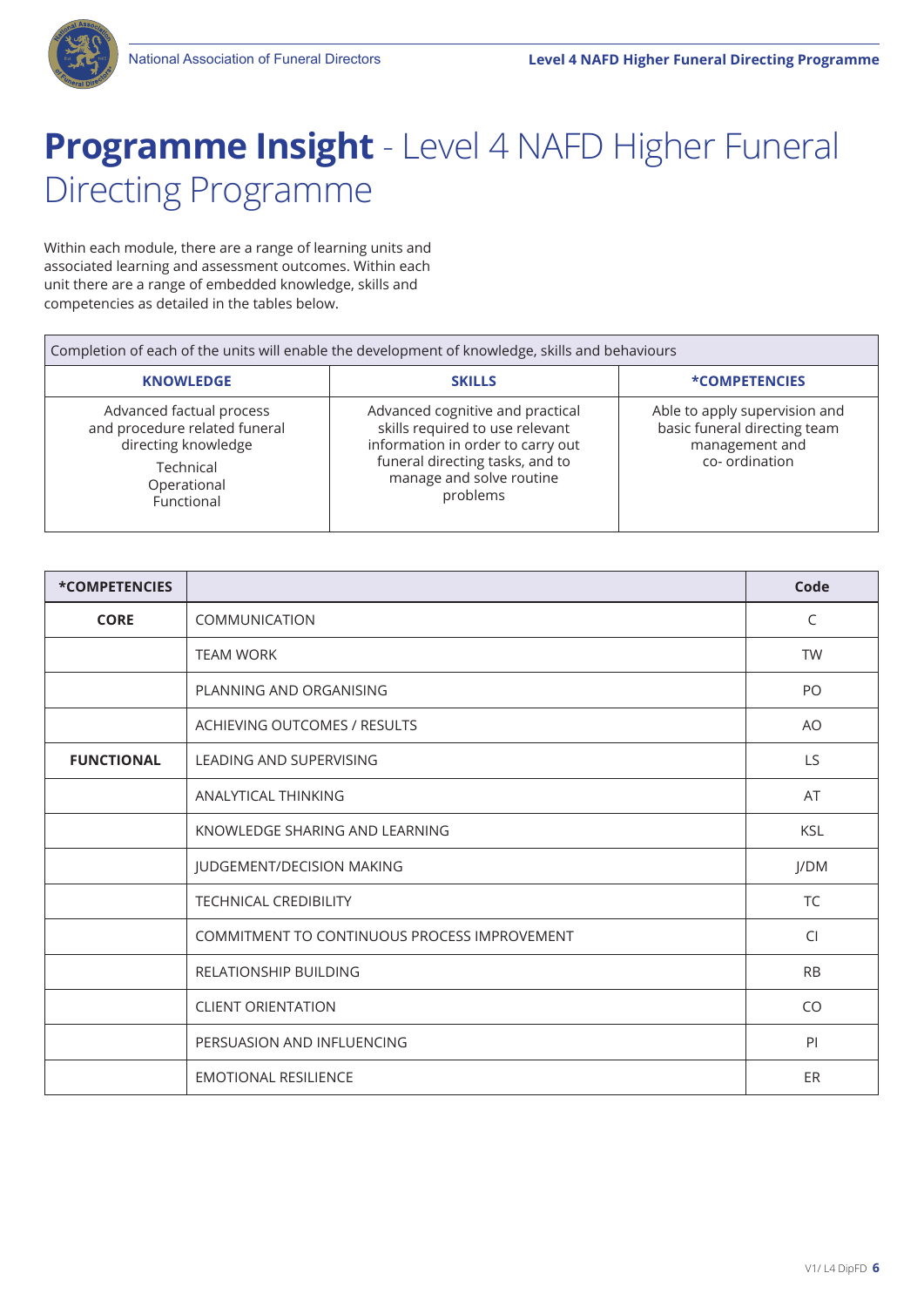

**Description of Units 1-6**

### **Unit 1 - Funeral Directing within a Commercial Environment**

The aim of this unit is to enable the learner to understand the role of the Funeral Director working within the UK and the increasing commercial and competitive demands upon a funeral directing business.

COMPETENCY DEVELOPMENT: TC, KSL, LS, J/DM, AT

### **Unit 2 - Standards of Professional Practice and Premises within the Funeral Service**

The aim of this unit is to enable the learner to gain knowledge and understanding relating to the standards required of funeral directing premises and that of professional practice.

COMPETENCY DEVELOPMENT: TC, KSL, LS, J/DM

#### **Unit 3 - Understand Maintaining and Monitoring Health and Safety in a Funeral Environment**

The aim of this unit is to enable the learner to further develop knowledge of health and safety related legislation and regulation and how this applies within the funeral environment.

COMPETENCY DEVELOPMENT: TC, KSL, LS, J/DM, PO, J/DM

#### **Unit 4 - Understand Care, Preparation and Presentation of the Deceased**

The aim of this unit is to enable the learner to understand how to safely care for, prepare and present the deceased. COMPETENCY DEVELOPMENT: TC, KSL, ER, CO, J/D, AO, C

#### **Unit 5 - Managing Communication within a Funeral Home Setting**

The aim of this unit is to develop learners' understanding of the need for effectively managing communication with clients and within the funeral home setting.

COMPETENCY DEVELOPMENT: C, TW, PO, LS, KSL, TC, PI, CO, RB

### **Unit 6 - Understanding the Procedural, Administrative and Support Requirements Associated with Bequeathal**

The purpose of this unit is to develop learners' knowledge and understanding of regulation, documentation and processes associated with bequeathal. COMPETENCY DEVELOPMENT: C, KSL, TC, CO

| Skills development upon completion                                                                                                                           |                                                                                                                                                |                                                                                                                 |  |
|--------------------------------------------------------------------------------------------------------------------------------------------------------------|------------------------------------------------------------------------------------------------------------------------------------------------|-----------------------------------------------------------------------------------------------------------------|--|
| Communication Written / Oral<br>Equality and Diversity<br>Client Care<br>Use of I.T<br>Health and Safety<br>Professional Image<br><b>Financial Awareness</b> | <b>Building Relationships</b><br>Problem Solving<br><b>Technical Knowledge</b><br>Planning and Organising<br>Legislative Knowledge<br>Teamwork | Creative Thinking<br>Flexibility<br>Attention to Detail<br>Numeracy<br><b>Handling Conflict</b><br>Self-Control |  |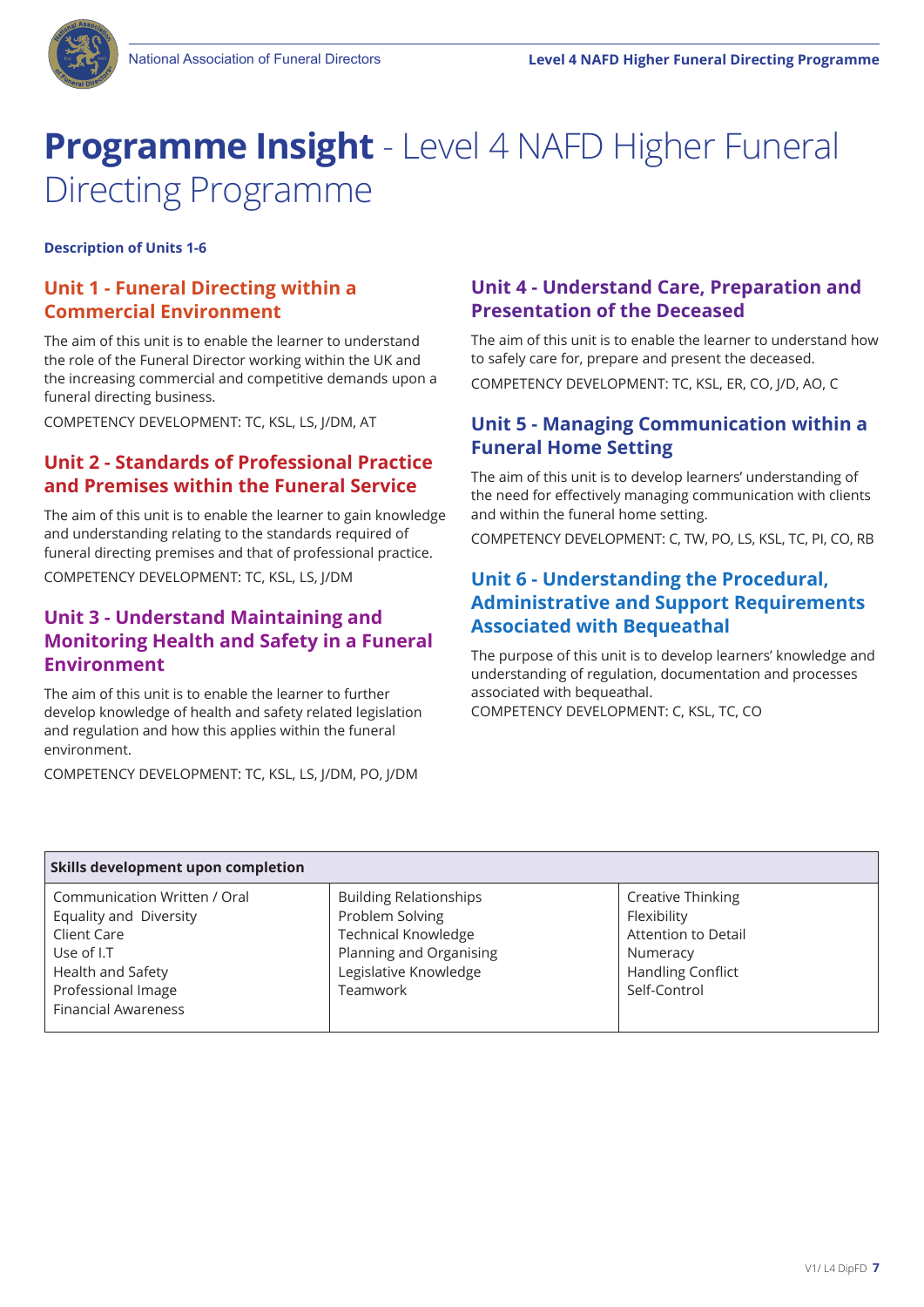

**Description of Units 7-12**

### **Unit 7 - Understanding the Procedural and Administrative Requirements Associated with the Repatriation of the Deceased**

The Purpose of this unit is to develop learners understanding of the regulation, documentation and process requirements associated with repatriation of the deceased to or from the United Kingdom.

COMPETENCY DEVELOPMENT: C, PO, LS, KSL, TC, CO

### **Unit 8 - Understanding the Procedural and Administrative Requirements Associated with Burial at Sea**

The purpose of this unit is to enable the learner to develop knowledge and understanding in relation to current regulation, procedures and administration associated with burial at sea.

COMPETENCY DEVELOPMENT: C, TC, PO, KSL, J.DM, CO

### **Unit 9 Understanding the Additional Responsibilities, Challenges and Issues Associated with Managing a Funeral for More Than One Deceased**

The aim of this unit is to develop the learners understanding of the additional responsibilities, challenges and issues associated with managing a funeral for more than one deceased.

COMPETENCY DEVELOPMENT: C, TW, AO/R, LS, AT, KSL, J/DM, TC, RB, CO, PI, ER

### **Unit 10 - Understanding Planning and Making Final Arrangements for Conducting a Funeral**

The purpose of this unit is to enable the learner to develop knowledge and understanding of the planning and preparation requirements prior to conducting the funeral. COMPETENCY DEVELOPMENT: C, PO, TW, LS, AT, KSL, J.DM, TC, CI, RB, CO, PI

### **Unit 11 - Understand how to Manage and Conduct a Funeral**

The purpose of this unit is to develop learners' knowledge and understanding of the Funeral Directors role and responsibilities associated with the management and conducting of a funeral.

COMPETENCY DEVELOPMENT: C, PO, TW, LS, AT, KSL, J.DM, TC, CI, RB, CO, PI

### **Unit 12 - Understanding the Regulations and Processes Associated with the Exhumation of Human Remains**

The aim of this unit is to develop learners' understanding of the regulation and process associated with the exhumation of human remains.

COMPETENCY DEVELOPMENT: C, PO, TW, LS, AT, KSL, J.DM, TC, RB, CO, ER

| Skills development upon completion                                                                                                                           |                                                                                                                                                |                                                                                                                 |
|--------------------------------------------------------------------------------------------------------------------------------------------------------------|------------------------------------------------------------------------------------------------------------------------------------------------|-----------------------------------------------------------------------------------------------------------------|
| Communication Written / Oral<br>Equality and Diversity<br>Client Care<br>Use of I.T<br>Health and Safety<br>Professional Image<br><b>Financial Awareness</b> | <b>Building Relationships</b><br>Problem Solving<br><b>Technical Knowledge</b><br>Planning and Organising<br>Legislative Knowledge<br>Teamwork | Creative Thinking<br>Flexibility<br>Attention to Detail<br>Numeracy<br><b>Handling Conflict</b><br>Self-Control |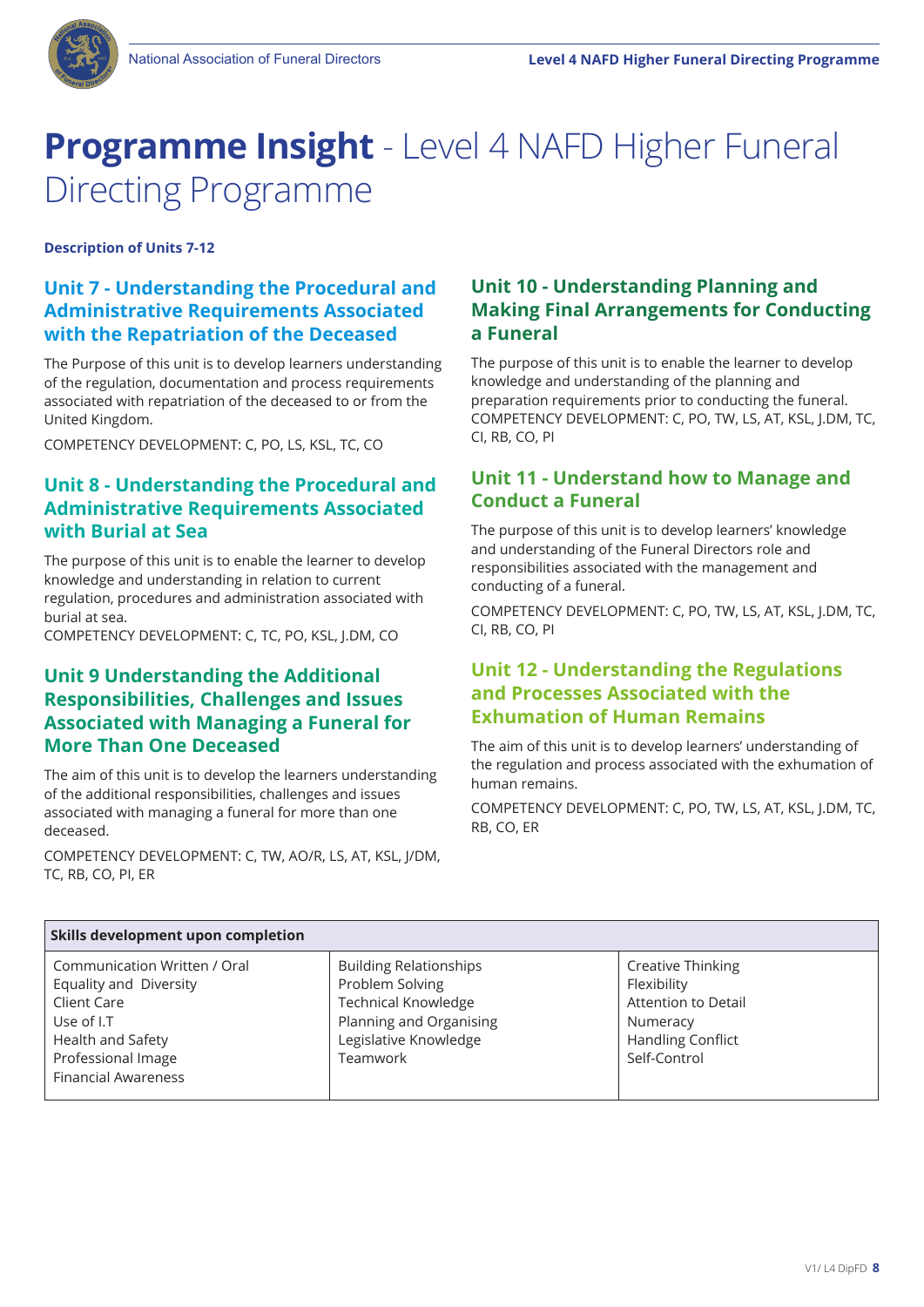

### **Learning Materials**

All learning materials required for this programme are accessible online. All learning materials are categorised by topic in the form of a 'Unit title'.

This syllabus has been designed for you to assist your students in learning about theory and workplace practice; to think about and further develop student knowledge and skills; to focus on how they are able to apply their knowledge and skills within their own workplace.

Please ensure students understand the learning outcomes and the method/s of assessment relevant to each unit. The learning outcomes advise them what they need 'to know' and 'what they need to be able to do' – in other words, provide evidence of, what they need to demonstrate etc, throughout the course of their learning and for final assessment.

### **Student Preparation**

#### **Preparing your Students for Completion of their Portfolio of Evidence**

For each module, you should refer your students to the learning outcomes of the module and the individual units contained within each.

The following notes suggest ways for students to plan, organise and construct their reports.

- $\blacksquare$  In most cases, the assessment criteria requires clarity of knowledge and responses to the particular criteria in terms of how the funeral directing theory, is translated to business practice within the students own place of work.
- Please ensure your students utilise the online student learning materials, and access the recommended additional resources throughout the duration of their learning.
- Spend some time with students to help them to think about what the criteria for the activities require, and how to provide evidence based on their own workplace and their own experiences. The assessment criteria requires evidence of understanding, application and the wider implications to many of the tasks a funeral director becomes involved with.
- Students must be aware to use their own words and experiences when writing the reports. This does not mean that they cannot consult with other students, but students must not attempt to copy any other student's work. Their portfolio must be reflective of their own knowledge and workplace activities.
- **Ensure students are aware of answering the specific** question asked.
- By the time students are preparing for their final examinations, written English and Maths should be accurate. If weaknesses persist, the student should be advised to work towards improvement prior to registering for the examinations.
- **Following completion of the Portfolio of Evidence, students** should ensure they check for and correct spelling and grammatical errors, prior to upload for assessment during the oral examination.

#### **Preparation and Presentation of the Portfolio of Evidence**

- All portfolios must be prepared based on the activities throughout each unit.
- Materials must be typed using the NAFD Portfolio of Evidence templates. One template has been developed for each activity in each unit.
- $\blacksquare$  The heading of the portfolio should contain their name and student number.
- All pages must be consecutively numbered.
- The completed portfolio must be dated to confirm it is the student's own work.
- You will be required to mark each activity within the Portfolio of Evidence. Each activity can be edited as many times as necessary.
- Each completed activity for the Portfolio of Evidence should be uploaded to the student learning area of the DipFD webpage in the relevant unit, using the naming convention: Forename\_Surname\_UNITno. ActivityNo.doc, e.g. John Smith Unit1Activity1.doc.

#### **Employer Engagement**

This programme has also been designed for employers to be involved in the development of their own employees. Tutors are required to ensure the student's employer is kept informed of activity and progress. Employers have an active role to play following registration of their employee.

Employers will expect you and their employee to be keep them in the 'learning loop', by having sight of their employees Portfolio of Evidence. Employers have a key role in validating the evidence and examples of work submitted by their employee and as such, your feedback will also help for coaching purposes back in the workplace.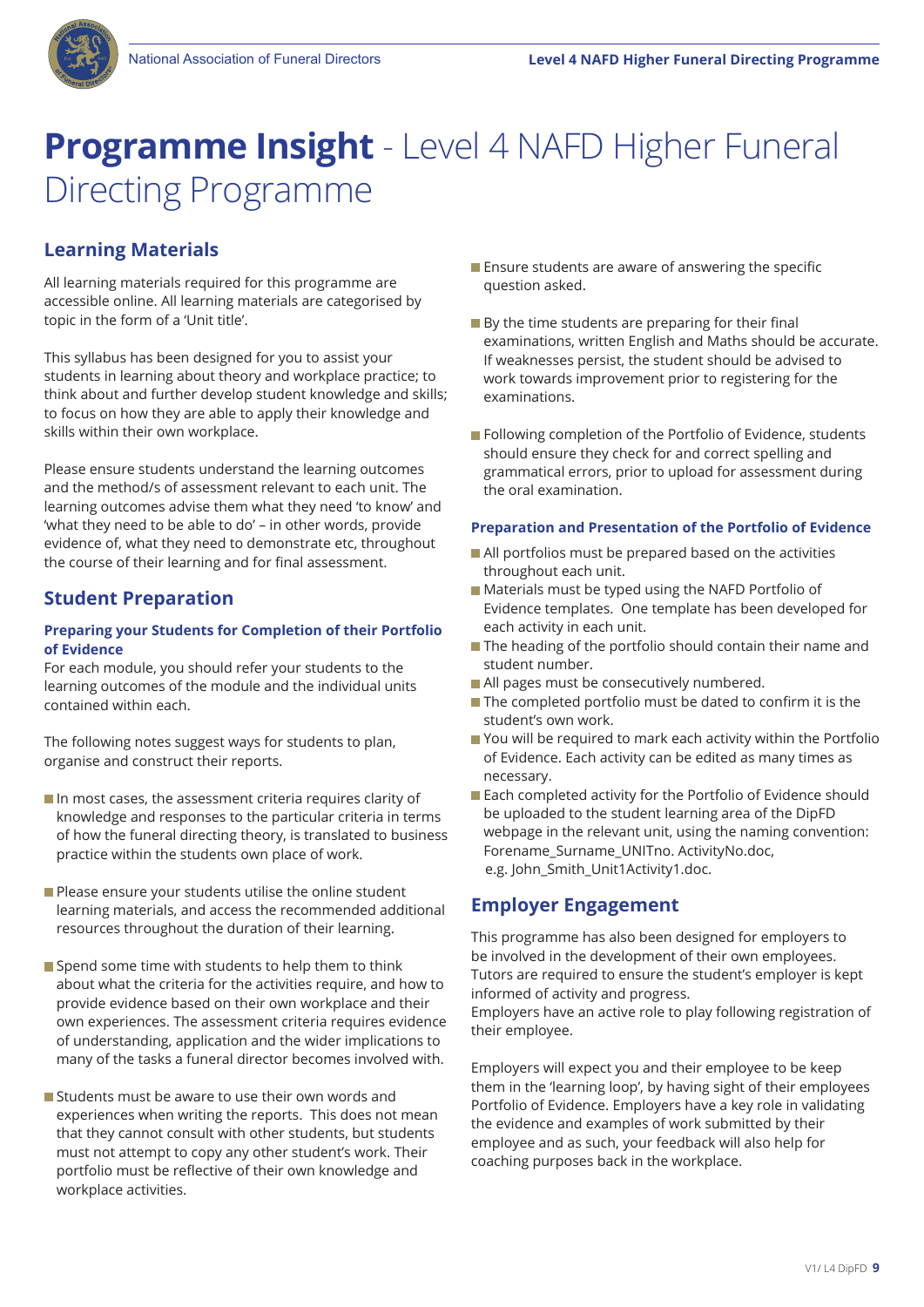

## **Assessment Guidelines**

#### **Formative and Summative Assessment**

#### **L4 DipFD Assessments**

The Level 4 NAFD Higher Funeral Directing Programme assessment method consists of both formative and summative assessment and elements of these count towards the final mark for the L4 DipFD. Formative assessment is completed by the student throughout the programme of study and consists of the following:

**Online proof of learning exercises upon completion of each** unit. The questions in the proof of learning exercises are based on the content of each of the Learning Outcomes in the unit and consist of a range of question types. The student will complete the online questions at the end of the unit, and then you as the tutor will login and review and mark the answers to the questions in their tutor area on the webpage. The student is unable to proceed to the next unit until they have successfully answered all questions in that unit. The aim of the proof of learning exercises is for students to demonstrate their understanding of the content of the unit.

 The proof of learning exercises will be presented in a range of the following question types:

 **Multiple Choice:** There will be a question followed by a number of choices of which the student needs to choose the correct answer.

 **Free Choice:** The student will be required to provide one word or multiple word answers to a question. They can provide a range of different worded answers which could be correct.

 **Sorting:** The student will be given a question and will then be required to drag their answers to match the field next to them.

 **Open Ended:** These are free-form open ended questions where students can type any answer. You will be required to assess and mark these answers when they are submitted.

#### **Portfolio of Activities - Marking and Grading Criteria**

Within each unit there are a number of activities which need to be completed in the Portfolio of Evidence. The student must complete each activity, on the portfolio templates provided by the NAFD and upload them to the student area on the website for marking by the tutor.

When marking the Portfolio of Evidence, you should be looking for evidence of understanding, application and the wider implications to many of the tasks a funeral director becomes involved with.

For each Activity the student is expected to provide examples of how the role and tasks of Funeral Directing impact on them-self, upon their team, upon the funeral business, and the client or wider community.

With regard to the marking and grading criteria for the Portfolio of Evidence, a Grading scale has been developed for you to use when marking activities. The basic premise of the grading system is as follows:

- Each activity is worth a maximum of 25 marks
- A student will achieve marks by providing examples against a series of criteria for each activity (a– d)
- $\blacksquare$  The more examples the student provides, the more marks they can accumulate.
- The marks for each activity are totalled up to provide an overall mark out of 100 for the unit.
- The student is then awarded an overall grade for the unit on the following scale:

| Assessment Scale | Grade |
|------------------|-------|
| $90 - 100$       | А     |
| $75 - 89$        | R     |
| 60 – 74          | C     |
| $40 - 59$        | D     |
| 39 or Less       | F     |

- At the end of the Portfolio of Evidence, all unit Grades will be totalled and an Overall Portfolio of Evidence Grade will be awarded based on the average Grade of all of the units. This Grade will then contribute 25% towards the final L4 DipFD grade.
- **PLEASE NOTE:** you must not log on to a students account and complete any online proof of learning exercises or Portfolio of Evidence Activties on behalf of the student. It is the responsibility of the student to complete their own proof of learning exercises and upload their own Portfolio of Evidence activities.

#### **Individual Development Plan**

Each unit contains a section for self-reflection and aims to prompt the identification of strengths and areas for further development. Each registered learner develops an Individual Development Plan with their tutor, which is used as an evolving document to underpin the learning and development process for each individual as the programme progresses.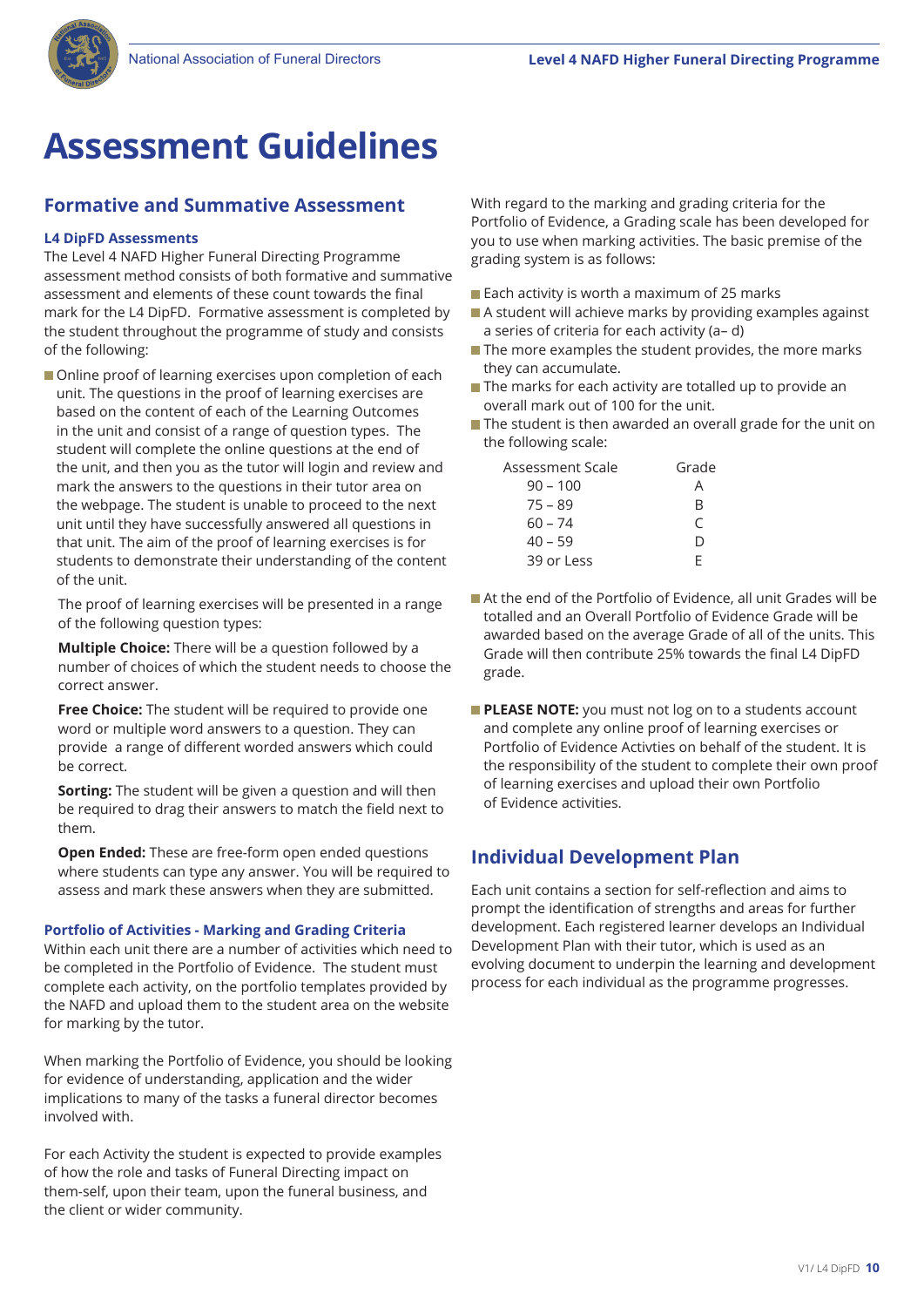

## **Assessment Guidelines**

### **Written Examination (Final Examination)**

The final written examination consists of a number of in-depth questions which are designed to assess each student's knowledge of the content of each unit. The exam will be split into two parts:

- A series of short answer questions based on the content of each unit
- A final indepth question requiring an answer.

All examination dates will be advertised annually by the NAFD

As the NAFD Approved Tutor you must authorise all examination applications for your students.

The student will be required to register and pay online before their examination.

### **Oral Examination**

The oral examination is an integral part of the funeral directing final assessment process; it is not merely a ritual. The oral examination has an essential purpose within the assessment process as follows:-

- to enable the Examiners to be assured that the content of the written assessments in the Portfolio of Evidence reflect the ability of the candidate.
- to enable the Examiners to be assured that the Candidate clearly understands the legislative and procedural information requirements of the funeral directing responsibilities
- to enable the Examiners to assess the Candidate's ability to provide evidence of his/her knowledge within the broader context of the particular field of funeral directing – the portfolio of evidence is central to this end process.

### **Notification of Examination Results**

Under no circumstances should a student or anyone on their behalf contact the NAFD before or after the publication of results. The NAFD will not enter into any communication or correspondence with any person other than the Tutor concerning the results. Students must contact their Tutor for advice concerning the examination results.

Students will be provided with an examination marks summary for the written and oral examinations, which gives details of the marks given for individual questions.

Written examination scripts are not returned to candidates or tutors under any circumstances.

#### **Complaints or Grievances**

The Association seeks to minimise student complaints and grievances by ensuring that students have opportunities to raise any concerns throughout the period of their learning.

The Association is also committed to providing an environment within which students are encouraged to raise any matters of concern in an informal manner as soon as they arise. This often circumvents the need for formal complaints or grievances.

Where complaints and grievances arise, there are procedures to ensure that these are addressed fairly and promptly and that students can lodge their complaints and grievances, in good faith, with the assurance that they will not be penalised for so doing.

Students who wish to raise formal complaints or grievances should in the first instance discuss their grievance with the appropriate tutor. If a satisfactory resolution cannot be found, student complaints should be put in writing. A form for use for any student complaint can be accessed on the student area of the site.

#### **Examination Result Appeals.**

Where appeals arise regarding the result of either the written or oral examination, there are procedures to ensure that these are addressed fairly and promptly. There is a specific form accessible on the online platform that must be used in the event of an examination appeal. This form must be filled in fully. A fee of £50 is payable for an appeal but, this will be refunded in the event of an examination outcome being altered following the appeal hearing.

It is important to distinguish between what constitutes a **"Complaint"** and what constitutes an **"Appeal".**

 **A "Complaint"** may be lodged against either the examination procedure or an examiner if the student considers that their conduct has been inappropriate. A complaint will not alter an examination result.

 **An "Appeal"** may be lodged against an examination result. The student must identify legitimate grounds for the appeal. "I thought I had done better", would not be grounds for an appeal!

Please refer to the NAFD Complaints and Appeals Procedure.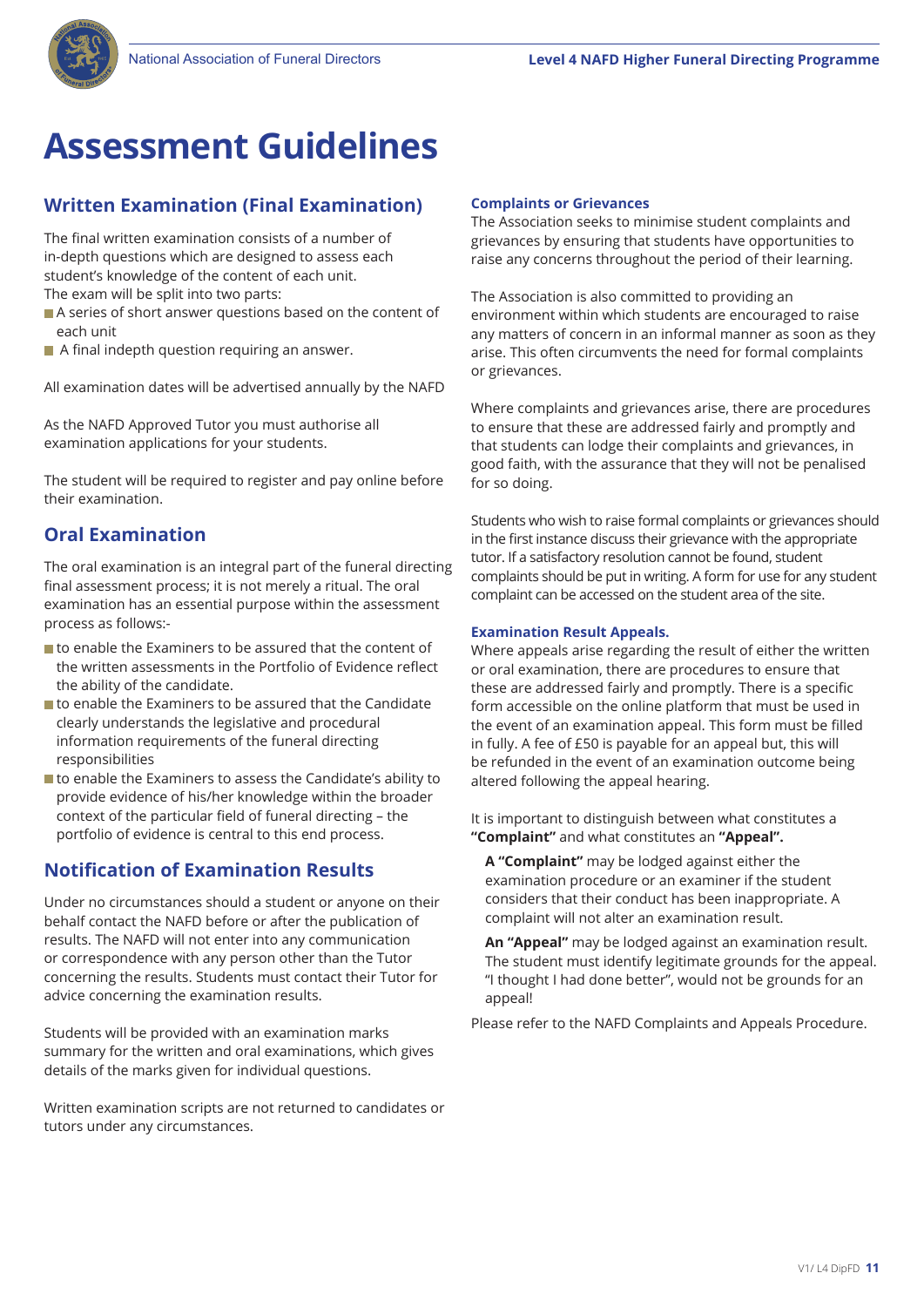

### **Grant of Extension**

You may receive student requests to grant an extension to a submission date. There may be a valid reason or circumstances beyond the students control affecting their ability to meet the deadline. Should an extension be requested, a joint application is required from the student and the tutor to request a 'grant of extension' for approval by the Lead Examiner.

#### **Examples of acceptable grounds for extensions:**

**medical grounds** if unwell for a period of one month or more **Exterior bereavement** of close family member or relative

#### **Examples of unacceptable grounds for extensions:**

- the student's computer 'crashed' or the student lost **their work.** Students are expected to keep back-up files and hard copies in anticipation of such disasters. They must take responsibility for the consequences of failing to keep copies of work.
- **periods of prolonged illness not evidenced by medical certificates.**
- **Carer's responsibilities.** A crisis or medical emergency may justify an extension but not the usual day-to-day pressures of parenting or caring. Many students are parents or carers. Upon registration, students embark upon a programme of study knowing they have additional responsibilities to juggle. Therefore, unless exceptional circumstances occur relating to end of life care, students who are carers are expected to manage to organise their lives and manage such pressures.

Extensions are not routinely available and should not be requested for simply because a student has failed to manage their workload effectively.

#### **Inclusive Learning**

Tutors have a duty to make the learning environment safe and welcoming for everyone in it. Please ensure therefore, when meeting face to face the accommodation you use must be sanitised, face coverings are worn, social distancing observed, safe and conducive to learning, both face to face and online.

Students should feel included and part of your process. If students are made to feel different or inferior, or are allowed to be intimidated or bullied by other students, you have a problem to deal with! Please ensure any negative or disruptive student behaviour is dealt with appropriately.

#### **Students with Additional Needs**

Students with additional needs or disability in any group should be offered additional tutoring support if required. Please do not assume that any form of dyslexia or other disability means a student is unable to learn.

Should any student request additional support through any form of disability - students should be asked to provide an educational psychological assessment by a registered education psychologist. A report will need to be produced by the specialist recommending what reasonable adjustments should be made, by you for tutoring purposes, and by the NAFD for assessment. This is important for the purposes of making reasonable adjustments for learning and for examinations.

- Where students are hearing impaired, speak directly to the learner; face the learner when you speak; use visual information where possible.
- Where students have any form of sight impairment, provide enlarged handouts, if appropriate; discuss with the learner the best seating position and ways of making visual material available.
- **Students who have a physical disability may need simple** adaptations to the workshop or assistive technology.
- Where students have a learning difficulty (including dyslexia) ensure that learning materials are age appropriate; find ways of exploring students' own interests.
- **Allow time to provide appropriate attention to individuals,** especially those requiring extra support.
- Students should treat other students with respect and as individuals.

Encourage students to think about their responsibilities towards each other during the workshops, and supporting each other in between workshops.

- Help students to understand how prejudice and discrimination damage relationships and become a barrier to real communication.
- **Ensure all students are fully included in any group activity,** and be aware if the group dynamics exclude any individual.

#### **Literacy and Numeracy**

Identification of current levels of literacy and numeracy is important. Please be aware that some students may choose not to disclose difficulties either at the self-assessment stage or at all!

Your students must be able to demonstrate basic skills in Maths and English, or be willing to work towards achievement of national qualification standards of English and Maths (Level 1) prior to registration for the final examinations. Free online resources are accessible for practice purposes, and development of key skills in either Maths or English.

If it does become apparent that any of your students do have a weakness in either Maths or English, please encourage use of free online resources.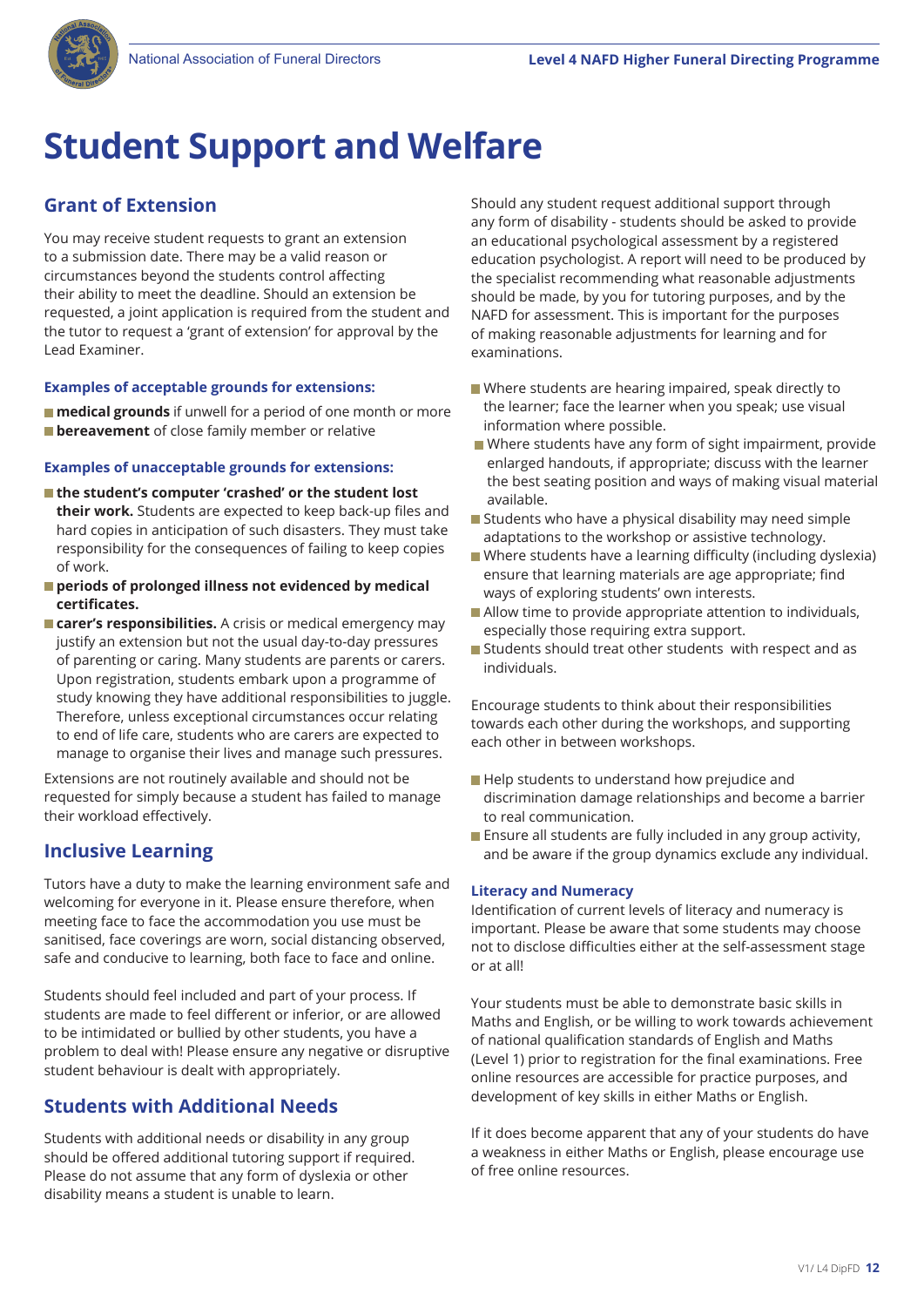

#### **Awareness of Discriminatory Behaviour**

You should review your own tutoring materials regularly, with a critical eye, and adapt them to make them either neutral or non-discriminatory.

■ Neutral tutoring materials are those where he and she are both used, along with people, person, they; where non-English names are used as well as English names; where pictures include people of different races, gender and age, as well as disabled people. Neutral tutoring materials acknowledge that differences exist but don't openly challenge discrimination.

#### **Ground-rules**

Positively identify and agree with all in the group the Ground rules for your workshops and when communicating online. If you remember back to one of the first CTLLS / Certificate in Education workshops, group work took place to enable everyone to have equal contribution as to their expectations of the course; of the tutor; of other students and what is felt to be inappropriate behaviour. If the students identify and agree the Ground rules, they then own them!

#### **Online Networking - Netiquette and Chatiquette**

These guidelines aim to provide you with a list of pointers on how to interact online using a set of common conventions usually referred to as "netiquette" and "chatiquette". Using these guidelines will help you become more effective in your communications online.

Netiquette – Etiquette for posting to the net. This will be useful in your forums

#### **Clarity in postings**

Give all postings a clear and relevant title. Avoid using vague or ambiguous titles such as 'News', 'Hi' 'Latest work', etc. Remember the Human!

When you communicate electronically, all you see is a computer screen. You don't have the opportunity to use facial expression, gestures and tone of voice to communicate your meaning (apart from using emoticons); words - lonely written words - are all you've got. When you're holding a conversation online - whether it's an e-mail exchange or a response to a discussion group posting - it's easy to misinterpret your correspondent's meaning, and it's easy to forget that your correspondent is a person with feelings more or less like your own.

#### **Be mindful and ethical**

When you communicate through cyberspace - via email or on discussion groups - your words are written and chances are they are stored somewhere where you have no control over them. In other words, there's a good chance they can come

back to haunt you. If you encounter an ethical dilemma in cyberspace, consult your professional code of ethics.

#### **Look before you leap**

When you enter a chat or discussion group that is new to you, take a look around. Spend a while 'listening to' the chat or reading the archives. Get a sense of how the people who are already there act. Then go ahead and participate.

#### **Respect other people's time**

People seem to have less time than ever before and have a lot of information to absorb. When you send e-mail or post to a discussion group, you're taking up other people's time (or hoping to). It's your responsibility to ensure that the time they spend reading your posting isn't wasted.

#### **Know what you're talking about and that it makes sense**

Make sure your notes are clear and logical and know what you are talking about. Be pleasant and polite. Don't use offensive language, and don't be confrontational for the sake of confrontation.

#### **Be forgiving of other people's mistakes**

When someone makes a mistake (even if you feel strongly about it) think twice before reacting. Having good manners yourself doesn't give you licence to correct everyone else. If you do decide to inform someone of a mistake, point it out politely, and preferable by private email rather than in public. Give people the benefit of the doubt; assume they just don't know any better.

It is helpful to have common rules for chats online. This ensures that what can be a wild and chaotic experience will instead be a useful and enjoyable one. The following are some of the rules:

- $\blacksquare$  Respect the viewpoint of all participants
- Wait to be recognised to speak
- No shouting (ALL CAPS)
- No profanity or inappropriate language
- No putdowns or insults
- No flirting or private messages
- Message lengths: Try to be brief. If you have more than a couple of sentences to input, type a sentence, end it with "..." to let others know more is on the way, then continue. This procedure also helps the flow, since messages take a little while to reach everyone's screen.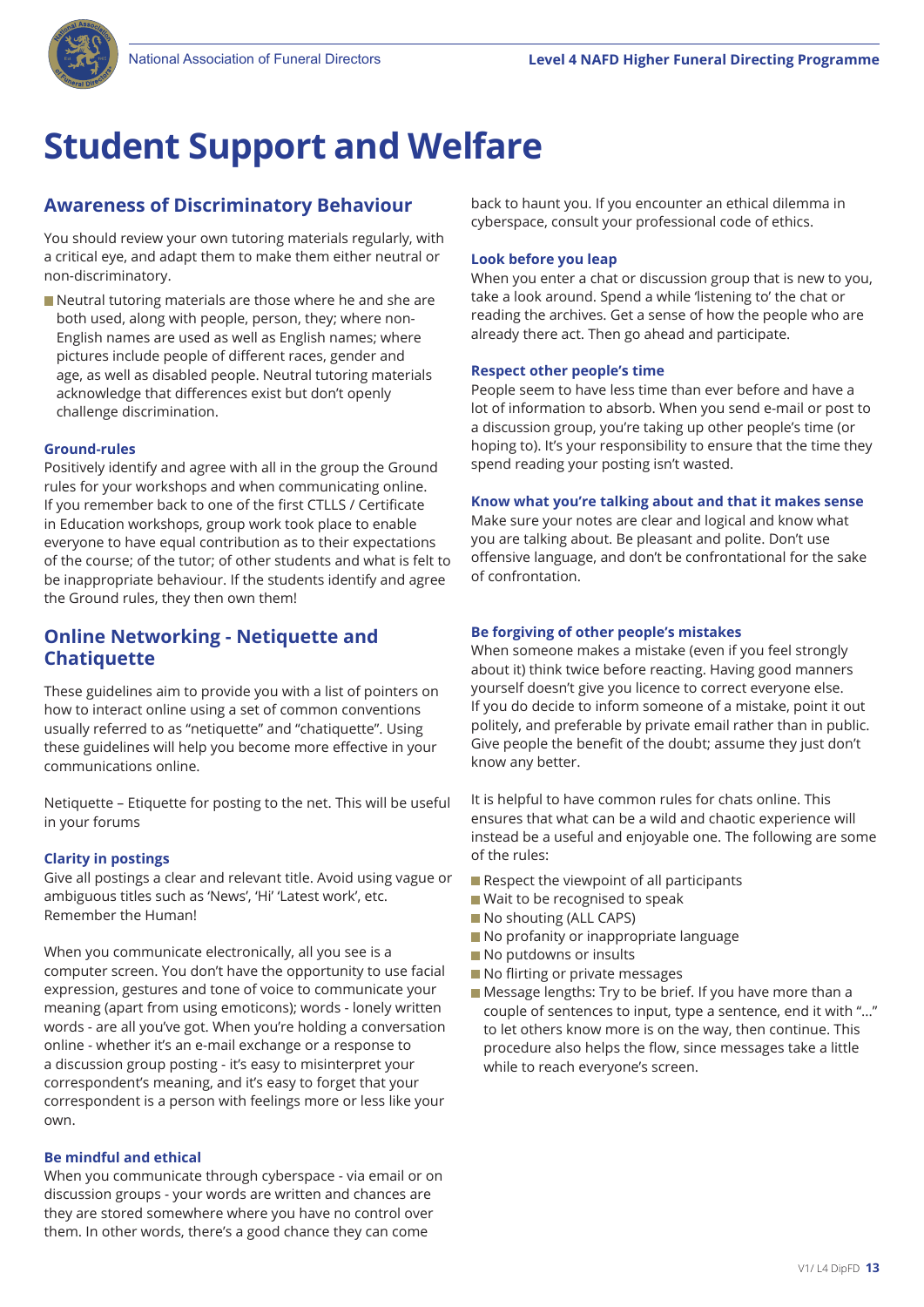

### **Plagiarism**

There are various forms of academic dishonesty but in the student's context it means cheating in the Portfolio of Evidence assessment and examinations. It takes place when the student 'borrows' or copies information, data or results from another source, or student, past or present carried out knowingly. Cheating and plagiarism have the objective of deceiving examiners and this threatens the integrity of the assessment procedures and examinations. Any student found to have used unfair means in any examination or assessment procedure will be penalised. 'Unfair means' include:

- Cheating, for example unauthorised reference to notes or course material in an examination
- Fabrication, e.g. reporting on arrangements never performed
- **Falsification, e.g. misrepresentation of workplace practice**
- **Unfair collaboration or collusion; i.e. the representation** of work produced in collaboration with another person or persons as the work of a single candidate.

Members of the Team of Examiners will determine the nature and severity of the penalty should plagiarism become evident, resulting in failure of the module concerned with no provision for reassessment or retrieval of that failure. Proven cases of plagiarism or cheating can also lead to prevention of registration with the NAFD for a period of five years.

#### **Plagiarism Software Detection**

The Association has adopted licence to utilise Plagiarism Detection Software.

### **Student Equality and Diversity**

The National Association of Funeral Directors recognises that promoting equality and diversity is essential if we are to deliver quality and appropriate training and student support to all registered students.

It is the National Association of Funeral Directors policy that no student or their employer receives less favourable treatment on the grounds of their;

- **Ability or Disability**
- Gender.
- **Sexual Orientation**
- **Marital Status**
- **Religion**
- Age
- **Beliefs, Non Beliefs**
- Race, Colour, Ethnicity or Origin

#### **Bullying and Harassment**

The Association aims to promote an environment where all registered students; NAFD approved tutors; and members of the Team of Examiners are treated with dignity and respect, free of unlawful discrimination, victimisation, bullying or any form of harassment. Any complaints regarding Bullying or Harassment, must be submitted to the NAFD in writing following the Complaints and Grievance procedure.

### **General Data Protection Regulations (GDPR)**

The National Association of Funeral Directors needs to process data about you in order to carry out its normal qualification, training and assessment administration. This means that we collect, store, use and disclose the data for purposes only connected with your studies.

As part of your Category E Tutor membership, you will be giving us permission to process data about you.

Personal data will be processed only in accordance with the Association's registration under the General Data Protection Regulations.

#### **Student Confidentiality**

The Association is committed to providing a confidential service to registered students. We believe all students have the right to confidentiality to protect their interests and ensure a relationship of trust between students, approved tutors, examiners and education staff.

#### **Definition of Confidentiality**

Confidentiality means that no information regarding a student shall be shared either directly or indirectly with any other department of the Association, or any external agency or person, without that student's prior, expressed consent; except where issues of safety or legality apply.

Furthermore, we acknowledge that students are autonomous adults and so will not discuss any details of a student's case with members unless prior consent has been obtained from the student. Records of all such contact will be kept on the electronic student's file.

This does not include information declared on the NAFD application and registration online form which it is reasonable to expect will be shared within the Association, as it forms part of the application process, or anonymous details which may be used for statistical and planning purposes.

#### **Expressed Consent to Share Information**

It is the responsibility of NAFD education staff including tutors to ensure that they obtain consent in writing before sharing any information or taking any action on behalf of a student. Students are not necessarily required to give blanket agreement for information to be shared. They can specify which people/departments they are willing for information to be disclosed to.